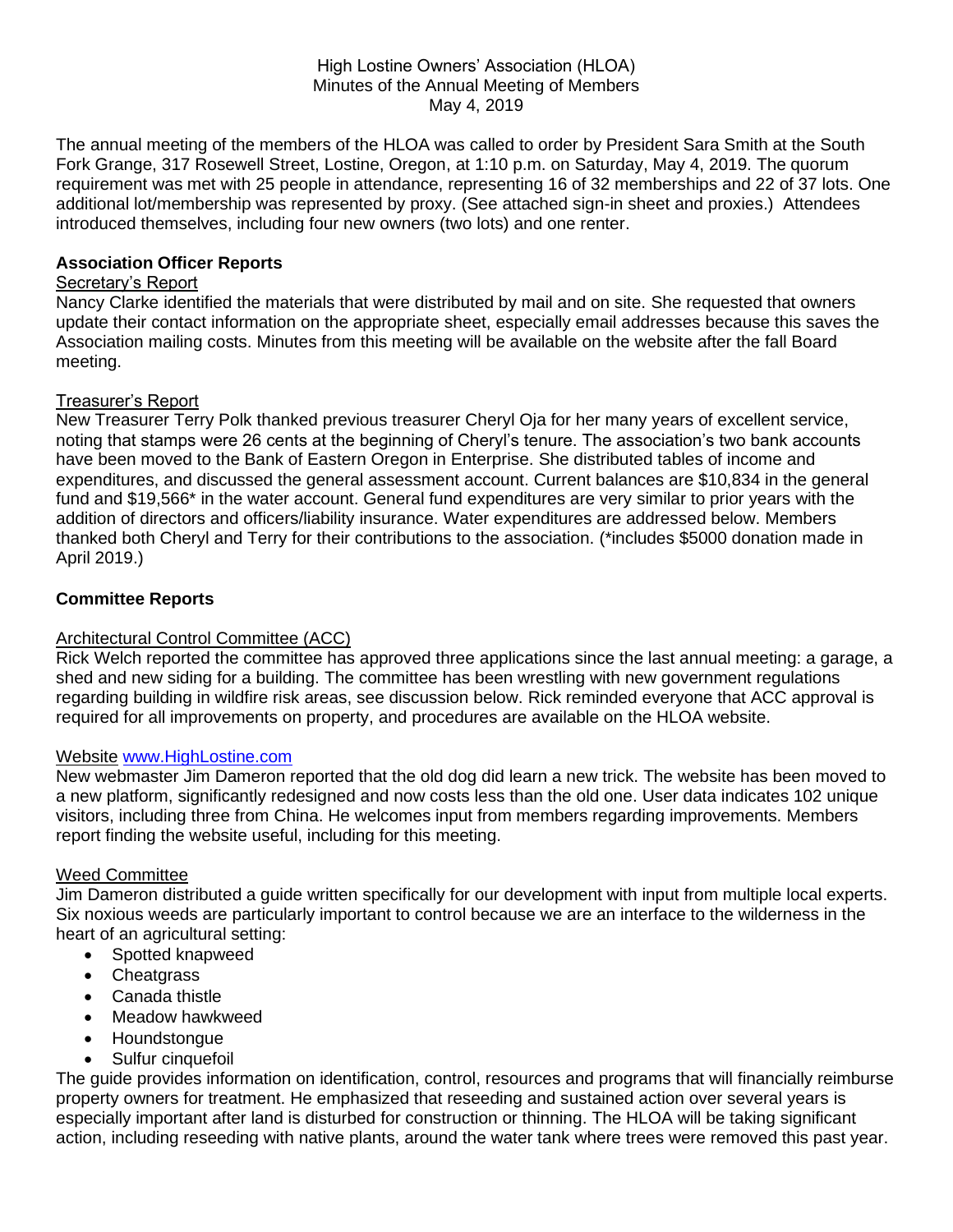The HLOA uses Heath Naughton 541-263-2965 for weed treatment on our commonly-held lots and easements. The report is on the website and will be mailed to absentee owners.

# Fire Preparedness Committee

Ron Polk reported that our expert and committee chair Gary Willis is now providing leadership to the Firewise program for the whole Lostine canyon. Therefore Ron is now the liaison for our association. HLOA members are encouraged to join the voluntary effort, including the educational potluck on May 5. Recent activities that are particularly important include:

- Evacuation planning, including bridge management, in the event of a fire under different scenarios.
- Home/lot assessments. Interested home owners can contact Gary at 541-490-1150 to schedule one.
- Action plans to help with mitigation.
- Funding to help individuals with private lot treatments.
- Insurance is getting harder to acquire in our Class 10 area. State Farm is still a possibility and this company is cooperating with Firewise. Getting an evaluation can get you a reduction in rates.

Ron reported that the association is seeking funding to help with thinning in the 35 acre common lot on the west side of development. Owners of lots along the west border are encouraged to talk to Ron about the issue.

# CC&Rs and Bylaws Revision

Bobbie Bull provided a brief history of the HLOA Covenants, Conditions and Restrictions (CC&Rs) and the "*Companion Document*", which makes them more functional. Progress continues on adopting policies that the previous committee recommended for resolution and possible action.

The Board has previously adopted interpretations of Section 10.2 regarding "residential use" that describe owners' responsibilities when they rent out their property to non-owners. As we have learned recently it would be impossible to conduct our safety responsibilities if we have frequently changing transient people. The county has acknowledged that it is not enforcing its own restrictions on short-term rentals (30 day minimum, owner on site, license) because of staffing shortages. Therefore the Board has adopted additional language interpreting 10.2 to include:

- limiting rentals to long-term rentals of at least three months duration,
- restricting owners to no more than one rental at any given time,
- adding the HLOA Board and officers to the list of people who must be provided notification and contact information for all renters by owners who rent their property.

The committee is currently researching how the county regulates ancillary structures and will next make recommendations for interpretations of Section 10.5.6 following county changes. Members asked for clarification regarding camping structures; the current CC&Rs allow these for one year during construction. The committee will consider alternatives. An updated Companion Document will be posted on the website this summer.

# Water System Liaisons

Bobbie reported our water samples have had all negative results this year (negative= nothing bad detected). The committee read the meters last month and bills will go out in the next week or so. Bobbie and owners thanked the Water Committee members for all the work they do to keep our system running.

# Water Committee

Fred thanked committee members Dick Bull, Rick Welch, George Oja and Matt Walker for their hard work this year. He distributed multiple reports and highlighted the following information.

• Water Balances and Expenditures. The water account is allocated and tracked in three different budget categories, with the following balances:

| Operating budget          | \$1,486  |
|---------------------------|----------|
| Emergency repairs reserve | \$5,592  |
| Capital reserve           | \$7,490  |
| Total                     | \$14,568 |
|                           |          |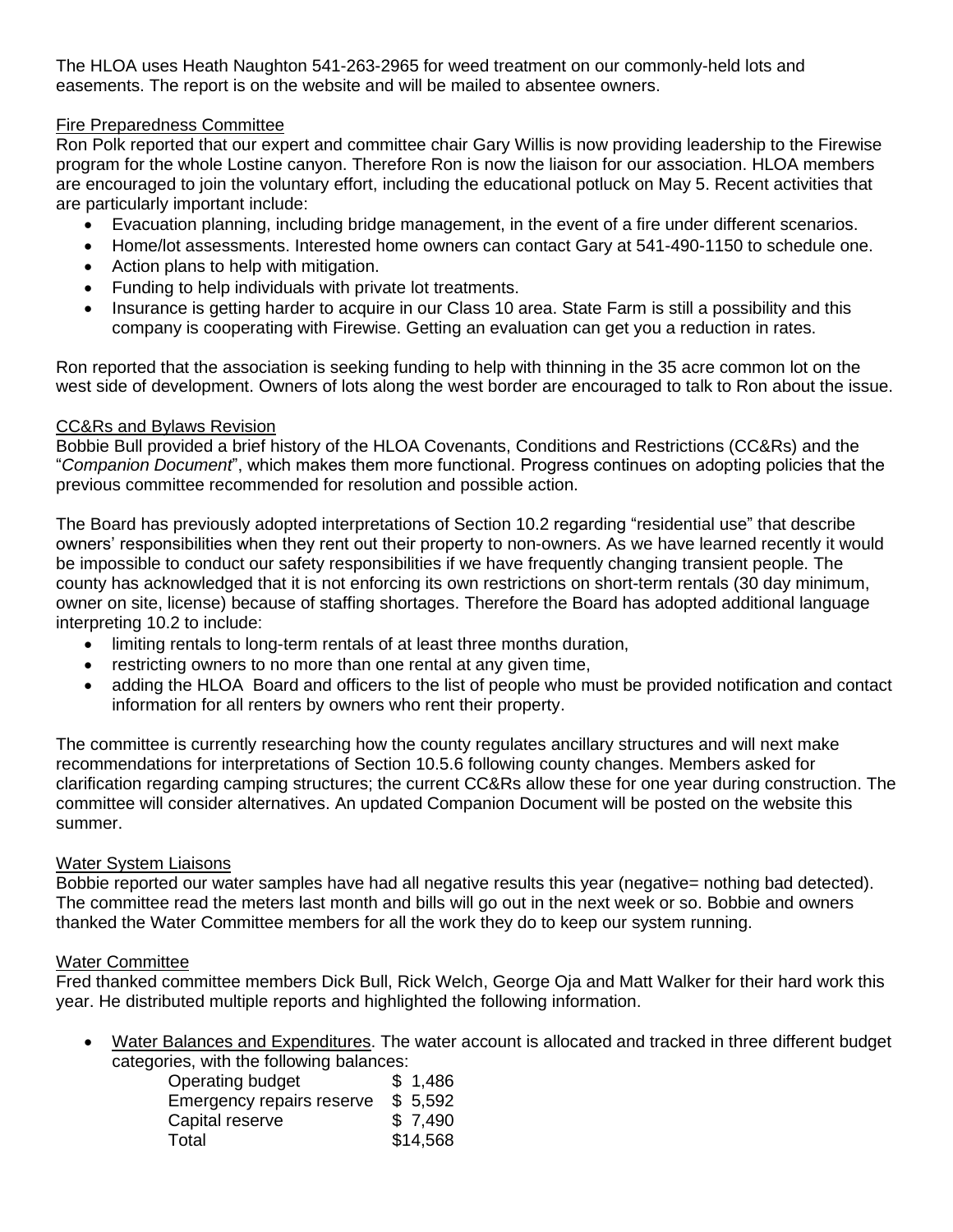Most of the planned improvements were completed, but in order to stay within budget the committee deferred one project. This was a difficult year in terms of leaks and repairs: 5 leaks. Only one was on the community portion of the line. Although this means the affected owners are responsible for the expense of repairs, the volunteers expend enormous effort locating the leaks and managing chlorination to bring the system back into service. It also means that all home owners are affected by significant breaks in service during this process.The HLOA has received two anonymous donations of \$5000 each, one in 2017 and one in 2018. One was used for an emergency to buy a new pump and drop pipe.

- Changes in the Well. Experience with 11 leaks in the past two years, totaling 1.5 million gallons, has revealed that we have two sources of water inside our well. When we go to the deeper level the water has lower quality in terms of smell and taste. In order to detect these leaks sooner we need better telemetry equipment, which is included in next year's budget. At the committee's urging the Board has also adopted a policy that the association will turn off water to property that has a leak.
- Spending and Operating Budget. The board approved the committee's request for an operating budget of \$15,380, a capital reserve contribution of \$9,270, and use of the remaining donations, for a total of \$25,600. The committee plans 11 activities. All owners with connections to the system are now required to install above ground, lead free meters at their own expense.
- Water Assessment Rates. The Board decided that the water system lot assessment will go up this vear to \$410 per lot (from \$375). Use rate is unchanged at \$10 per 1000 gallons.
- Intersection of Fire Response and Water System. The Firewise program is urging people to install sprinklers that can be pre-staged by the owner for activation by ODF if needed. If these are fed by the community system then it is essential that they are appropriately sized and positioned so that they do not drain the entire water tank. Owners who want to pursue this should talk to Gary Willis for advice on sprinklers. Owners can also install sprinklers that use their own water source; the ACC will regulate visual issues for above ground tanks. The HLOA continues to consider a second tank, but balks at the projected cost of about \$75,000.

New county building codes (Article 25) require new construction to meet the Firewise program standards. This includes lot preparation to reduce fuel load near structures. This conflicts with our CC&Rs which prohibit cutting trees greater than 6" diameter without approval. In response the ACC will attempt to come up with guidance about how to achieve code standards while preserving some level of forest habitat. Fred distributed additional information and directed owners to our website for procedures regarding managed fires and Oregon Department of Forestry alerts.

- Planning and Management. The committee has revised the *Operations and Management Manual* to incorporate things we learn about our system from experts and experience. Fred distributed a summary of the very important *HLOA Water System Thirty-year Plan***,** with the full report available on the website. This planning is both legally required and the responsible way to preserve our shared asset and the value of our properties. It provides a good history and description of the system, and informs owners how the money is assessed and managed. A lot of work went into predicting what the long-term costs of the system will be, for both operations and capital improvement projects (>\$10,000). The implications are very important now for how rapidly the association should acquire necessary funds through assessments for the long-term expenses.
- Water Assessments. One implication of the thorough planning is the agreement that the contribution to the capital fund needs to increase from \$7,000 to \$9,000 per year for large long-term improvements. Operating costs are going to go up as well for professional services. Fred explained that very soon the HLOA will need paid staff because the workload has become too great to rely on volunteers. Therefore our water rates are higher and likely to continue in this vein for the long term.

The Board approved the 2019-2020 assessment. The base assessment rate is increasing to \$410 per lot and the use rate remains the same at \$10 per 1000 gallon.